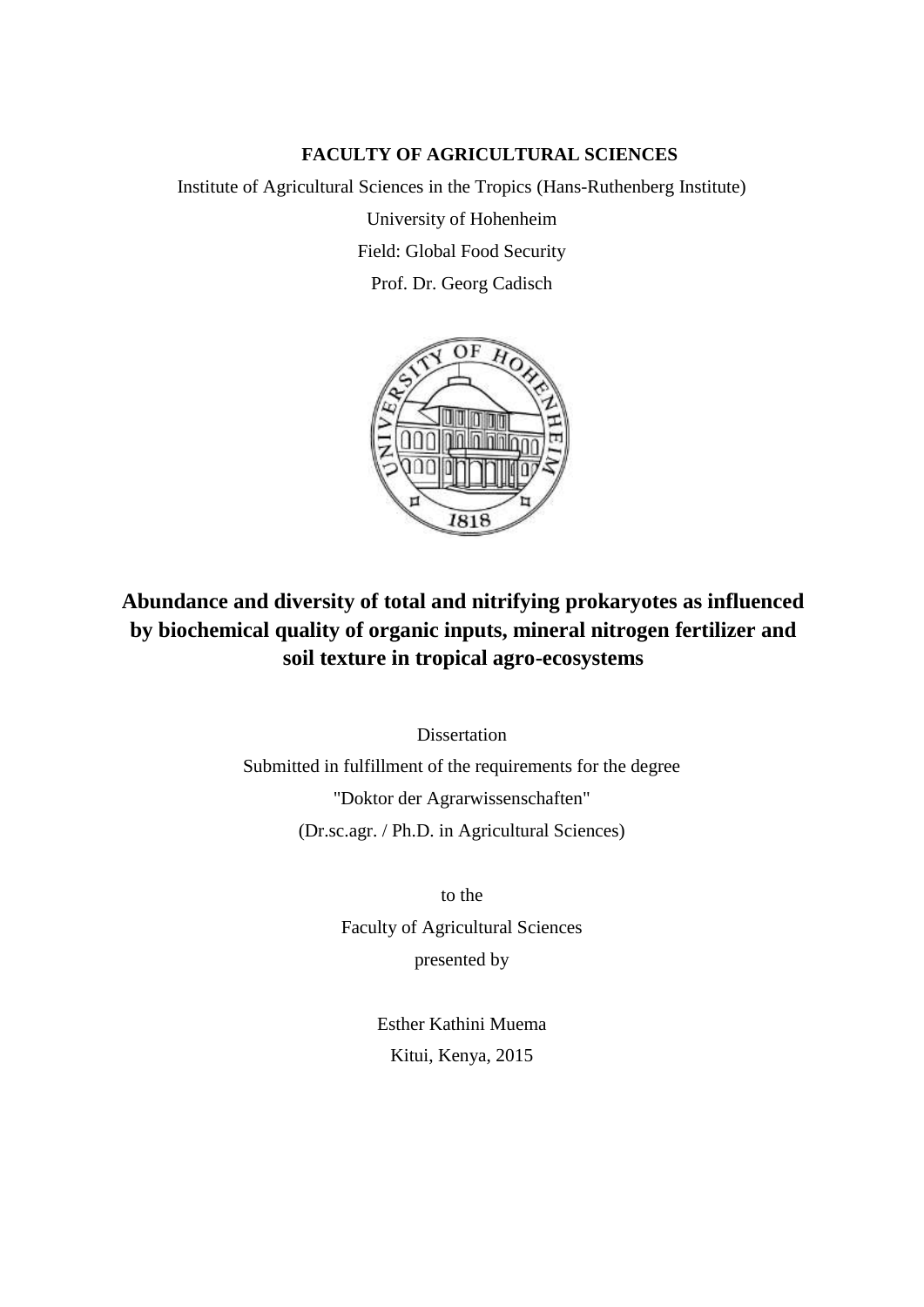## **Summary**

Tropical agro-ecosystems are limited in nutrient resources as a consequence of i) being composed of highly weathered soils, ii) low native soil organic matter (SOM) content due to conversion of natural forests to arable lands and iii) continuous cropping without replenishing soil nutrients. Recovery of SOM by use of organic residues is faced with other competing uses like animal fodder. Moreover, existing SOM is further reduced by increased turnover rates due to favorable climatic conditions in the tropics. Incorporation of residues is therefore a justified means to restore SOM and to provide crop nutrients through microbial mediated activities like nitrification. Nitrification is a central step of the nitrogen (N) cycle, whereby ammonia is converted into nitrite and then to nitrate by bacteria and archaea through production of the *amoA* gene encoding the α-subunit of the enzyme ammonia monooxygenase. In order to better understand the impact of organic residues of contrasting biochemical quality (i.e., high quality *Tithonia diversifolia* (TD; C/N ratio: 13, lignin: 8.9 %, polyphenols: 1.7 %), intermediate quality *Calliandra calothyrsus* (CC; 13, 13, 9.4) and low quality *Zea mays* (ZM; 59, 5.4, 1.2)) on nutrient provision, effects of residue quality on dynamics of relevant decomposer microbial communities were studied. In addition, mineral N fertilizer was used to compensate for mineral N limitations especially in case of low and intermediate quality residues. Since N is one of the most limiting crop nutrients in the tropics, this study therefore focused on ammonia-oxidizing prokaryotes, using DNA-based quantitative PCR (qPCR) and terminal restriction fragment length polymorphism (TRFLP) techniques. In addition, soil physicochemical properties were measured and linked to the dynamics of microbial communities. The study hypothesized that soil type due to differences in structure and nutrient background, as well as seasonality, which influences soil moisture, would shape the response of the studied communities to biochemical quality of residues.

In the first part of this research project (**chapter two**), the long-term response of abundance and composition of total and ammonia-oxidizing prokaryotes to biochemically contrasting residues and their combination with mineral N fertilizer in a clayey soil was determined. From the results, the abundance of all studied genes was promoted by high quality inputs of TD due to their high amounts of readily available N. However, they were reduced by intermediate quality inputs (CC) which was linked to its high polyphenol and lignin contents. This fact induced N limitation via the formation of polyphenol-protein bonds protecting organic N from microbial decomposition. TD and CC also showed a separation with regards to AOA composition. Low quality maize inputs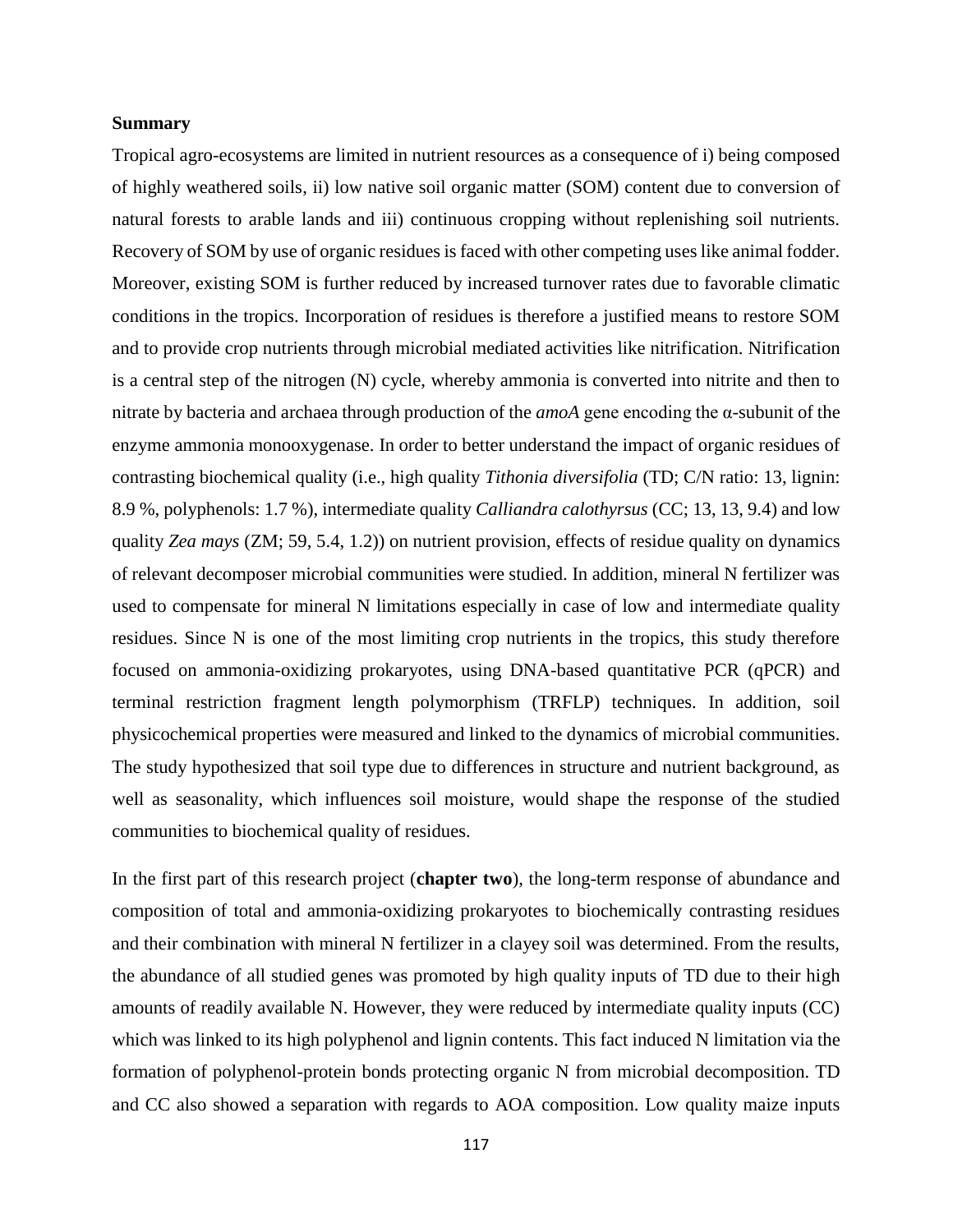(ZM) due to organic N limitation compared to TD decreased the abundance of AOB and total archaeal genes and revealed a separation of AOA and AOB compositions. However, the promotion of AOA abundance by ZM was attributed to its high affinity for ammonia under low N conditions. Residues, regardless of quality, upon combination with mineral N decreased the abundance of communities except AOB and altered their composition apart from AOA. This was attributed to the indirect reduction of soil pH by the fertilizer with AOB abundance being less sensitive to pH changes compared to AOA. The findings suggested residue type and mineral N dependent effects on dynamics of AOB and AOA.

In the second part (**chapter three**), building on the results of first study in the clayey soil, seasonality effects particularly the precipitation were considered. To achieve this, data from two consecutive long rains seasons in years 2012 and 2013 was integrated. Two distinct growth stages (young and flowering) of *Zea mays* were also considered. The results revealed temporal responses of abundance of AOB but not AOA genes to biochemical quality of residues. Generally, a similar trend of organic input effect on AOB abundance as in **chapter two** was revealed, except that ZM increased AOB abundance at flowering stage of maize. This was a confirmation of delayed decomposition of ZM throughout the season as a result of N limitation. Use of N fertilizer or its combination with organic inputs revealed similar results as explained in **chapter two**. This emphasized the lower sensitivity of AOB abundance to pH changes compared to AOA. In addition, precipitation, regardless of residue quality, distinctly influenced all studied genes apart from AOA. Accordingly, AOB and total archaeal abundance increased while that of total bacteria reduced in year 2013 which was drier compared to 2012. It was thus suggested that optimal water filled pore space, which favored proliferation of AOB, was achieved in year 2013. Total archaea were adapted to reduced precipitation while higher precipitation in year 2012 favored the proliferation of total bacteria. Overall, the results suggested that the effects of interrelations of residue quality and seasonality, which also regulate soil moisture, contributed to niche differentiation between AOB and AOA.

In the third component (**chapter four**), a sandy soil texture was considered in addition to clayey soil, which was the focus of the previous two studies. The two contrasting soils showed specific interrelations with SOM with regards to their soil structure as supported by their differences in background soil organic carbon (SOC). It was thus hypothesized that such differences will lead to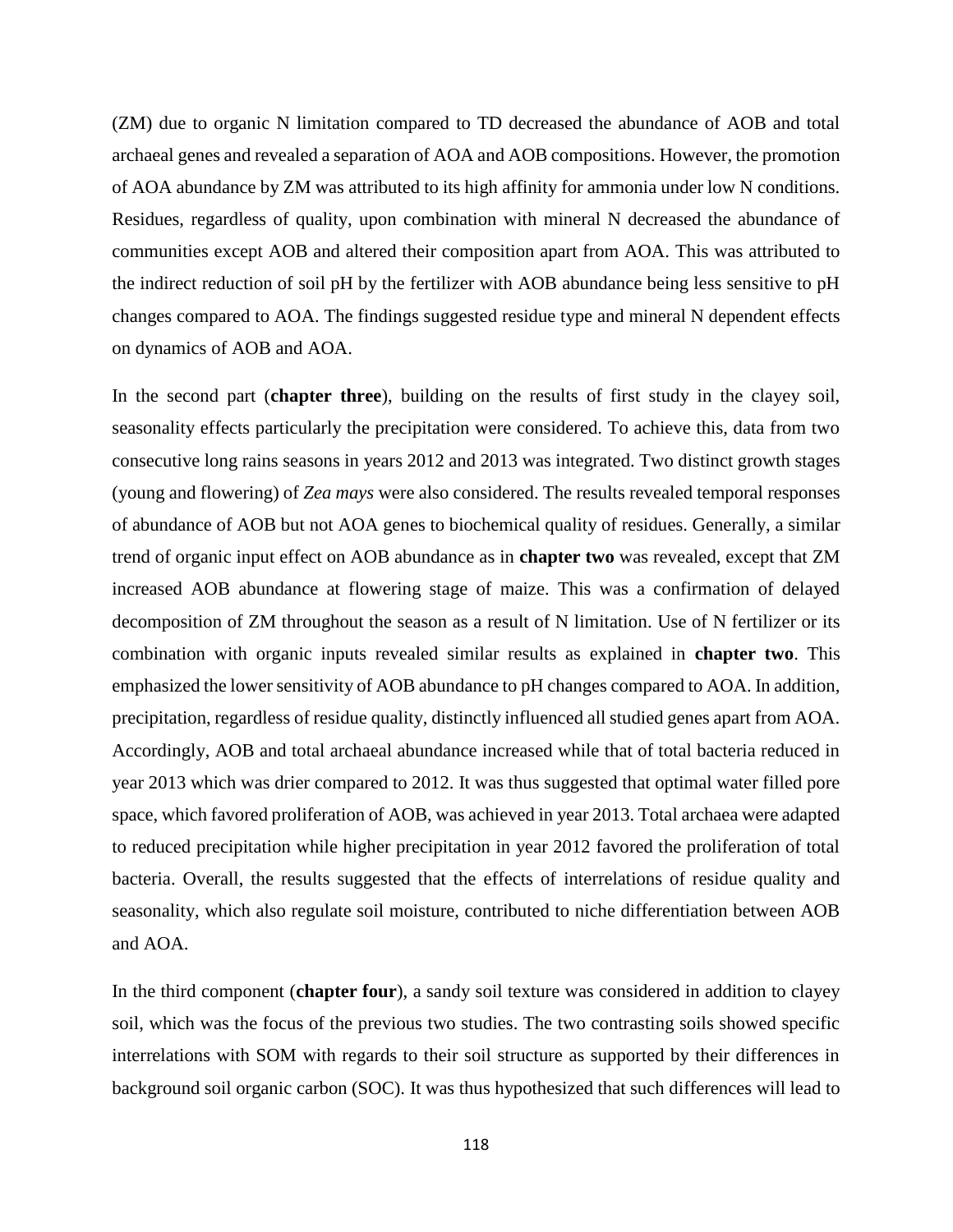distinct effects on dynamics of microbial communities. In clayey soils, apart from high SOC, clay particles form organo-mineral associations, which provide a large surface area for proliferation and protection of microorganisms from predation, favored a higher abundance of AOB and AOA regardless of residue type in this study. On the other hand, sandy soils having a coarse structure providing less protection of freshly added residues from microbial access. Interrelations of sandy texture and quality of organic residues promoted AOB abundance and altered AOA composition. Accordingly, TD (high organic N) and ZM (high organic C) compared to CC with high polyphenol and lignin contents promoted the abundance of AOB and altered AOA composition. Interrelations of the clayey soil with organic residues altered AOB composition. Accordingly, AOB was separated between TD versus ZM and CC versus ZM. These findings implied that AOB was able to access N from CC and that N was the driving force for AOB alterations when C was not limited (clayey soil). On the other hand, AOA composition alteration was only possible when C and N substrates were simultaneously limiting, as in the case of the studied sandy soil. Therefore, soil texture and residues interrelations effects are microbial group specific with AOB being more sensitive compared to AOA.

Overall, the results of this PhD research revealed specific responses of dynamics of AOB and AOA to quality of organic residues and their combinations with mineral N fertilizer. They also revealed effects of interrelations between quality of residues and soil texture as well as seasonality particularly precipitation on dynamics of microbial communities. Future investigation of active microbial communities with the use of RNA-based approaches need to be considered to further improve our understanding of quality of SOM on soil nutrient dynamics.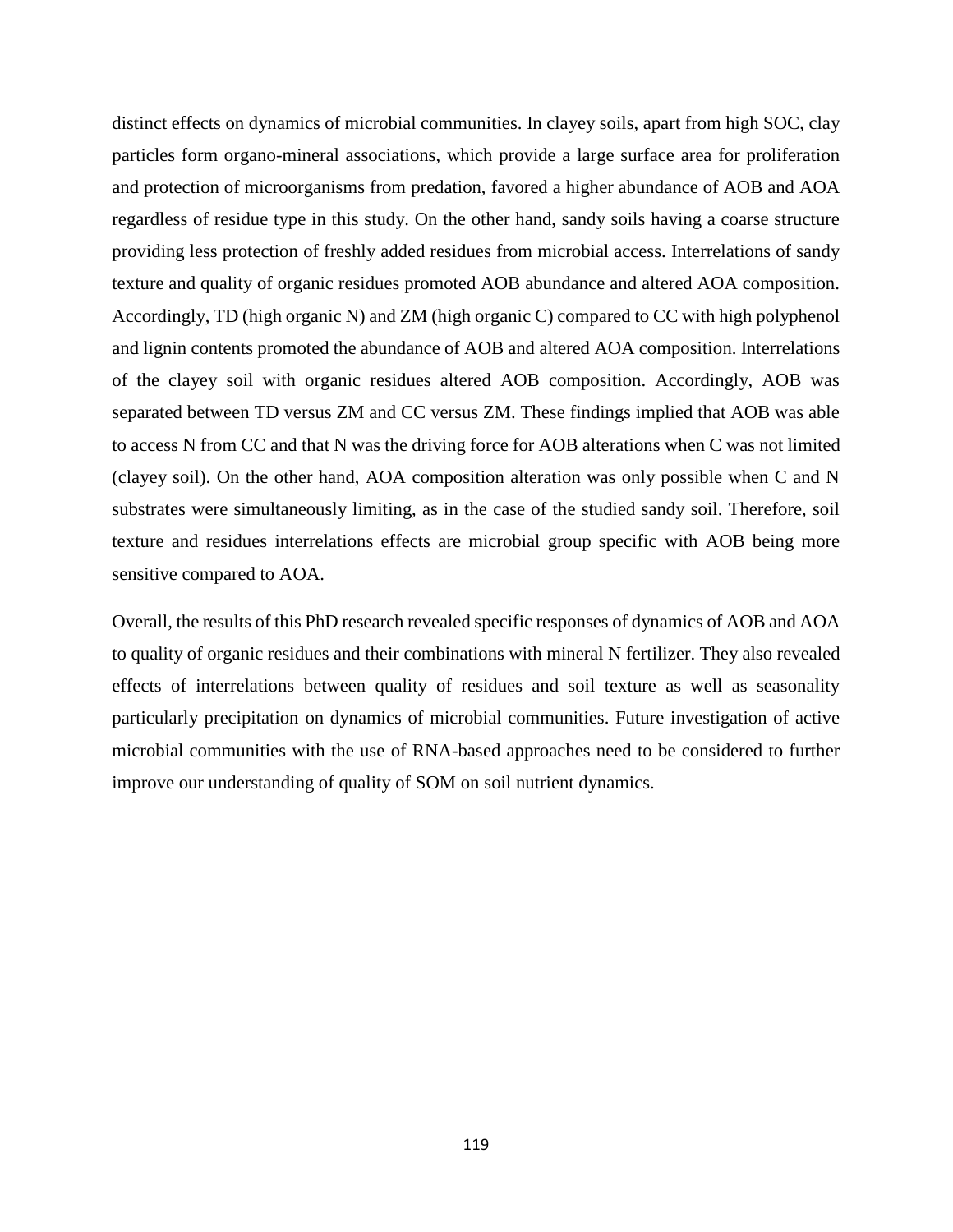## **Zusammenfassung**

Tropische Agrarökosysteme haben limitierte Nährstoffressourcen als Folge von i) stark verwitterten Böden, ii) einem niedrigem Gehalt an natürlicher organischer Bodensubstanz (OBS) aufgrund der Konversion von natürlichen Wäldern zu landwirtschaftlicher Nutzfläche und iii) kontinuierlichem Ackerbau ohne ergänzende Nährstoffzufuhr. Die Wiederherstellung der OBS durch Einarbeitung von organischen Ernterückständen steht in Konkurrenz zu anderen Nutzungen wie etwa Tierfutter. Aufgrund der günstigen klimatischen Bedingungen in den Tropen wird darüber hinaus die bestehende OBS durch erhöhte Umsatzraten weiter reduziert. Daher ist für den Wiederaufbau der OBS und von Pflanzennährstoffen, die durch mikrobielle Aktivitäten wie Nitrifikation bereitgestellt werden, die Einarbeitung von Ernterückständen eine zwingende Notwendigkeit. Nitrifizierung ist ein zentraler Schritt im N-Kreislauf, wobei das mineralisierte Ammonium zuerst in Nitrit und danach in Nitrat von Bakterien und Archaeen durch das *amoA* Gen, welches die α-Untereinheit des Enzyms Ammoniummonooxygenase (AMO) codiert, umgewandelt wird. Um die Auswirkungen von Ernterückständen von kontrastierender biochemischer Qualität (d.h., hohe Qualität *Tithonia diversifolia* (TD; C / N-Verhältnis: 13, Lignin: 8.9%; Polyphenole: 1.7%), mittlere Qualität *Calliandra calothyrsus* (CC; 13, 13,.4) und niedrige Qualität *Zea mays* (ZM; 59, 5.4, 1.2) auf die Nährstoffverfügbarkeit besser verstehen zu können, wurden die Auswirkungen der Rückstandsqualität auf die Dynamik der relevanten mikrobiellen Zersetzergemeinschaften untersucht. Zusätzlich wurde mineralischer N-Dünger appliziert, um den mineralische N-Mangel zu kompensieren, der vor allem bei Ernterückständen niedriger und mittlerer Qualität auftritt. Da N einer der am meist limitierenden Pflanzennährstoffe in den Tropen ist, konzentriert sich die Studie auf Ammonium-oxidierende Prokaryoten, unter Verwendung von DNA-basierter quantitativer PCR (qPCR) sowie des terminalen Restriktionsfragmentlängenpolymorphismus (TRFLP). Darüber hinaus wurden die physikalischchemischen Eigenschaften des Bodens gemessen und mit der Dynamik der mikrobiellen Gemeinschaften verknüpft. Es wurde die Hypothese aufgestellt, dass der Bodentyp, aufgrund von Unterschieden in Struktur und Nährstoffgehalt als auch die Saisonalität, welche die Bodenfeuchte beeinflusst, die Reaktion der untersuchten mikrobiellen Gesellschaften auf die biochemische Qualität der Ernterückstände bestimmen würde.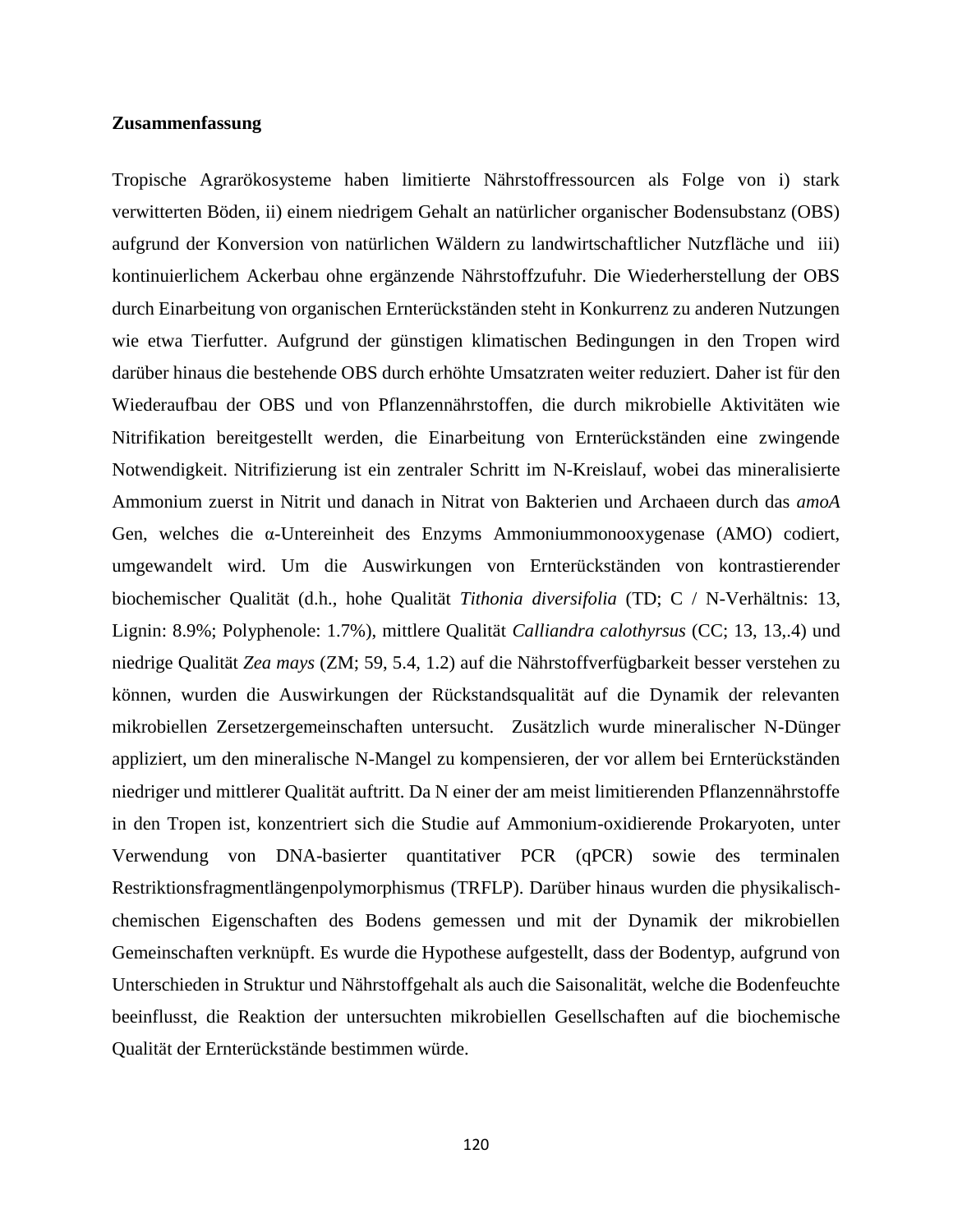Im ersten Teil der Forschungsstudie (Kapitel 2) wurde die langfristige Reaktion der Abundanz und Zusammensetzung aller Ammonium-oxidierenden Prokaryoten auf biochemisch kontrastierendes organisches Material und deren Kombination mit mineralischem N Dünger in einem tonigen Boden untersucht. Die Ergebnisse zeigten, dass durch die Zugabe qualitativ hochwertiger organischer Einträge (TD), aufgrund des leicht verfügbaren N, die Abundanz aller untersuchten Gene stimuliert wurde. Bei Zugabe von organischem Material mittlerer Qualität (CC) wurden sie jedoch reduziert, was auf den hohen Polyphenol- und Ligninanteil des zugeführten Materials zurückgeführt werden kann. Durch die Bildung von Polyphenol-Protein-Verbindungen, welche organischen N vor mikrobieller Zersetzung schützen, wird somit ein N-Mangel herbeigeführt. Weiterhin wurde eine unterschiedliche Zusammensetzung der AOA Gemeinschaft bei TD und CC beobachtet. Die Nutzung von Ernterückständen geringer Qualität (ZM) verringerte die Abundanz der AOB und der Gesamtarchaeenpopulation im Vergleich zur Behandlung TD wobei sich außerdem eine unterschiedliche Zusammensetzung der AOA und AOB Gemeinschaften zwischen den beiden Behandlungen ZM und TD zeigte. Die Förderung der AOA Abundanz in Behandlung ZM kann der hohen Affinität der AOA zu Ammonium bei niedrigen N Verhältnissen zugeschrieben werden. Alle Ernterückstände verringerten bei Kombination mit mineralischen N, unabhängig von der Qualität, die Abundanz der untersuchten mikrobiellen Gemeinschaften mit Ausnahme von AOB und veränderten deren Zusammensetzung mit Ausnahme von AOA. Dies wurde auf die indirekte Reduktion des Boden pH-Werts durch den mineralischen Dünger zurückgeführt, basierend auf der Tatsache dass AOB weniger sensibel auf Veränderungen des pH Werts reagiert als AOA. Die Ergebnisse zeigen, dass die Qualität des Ernterückstands und mineralischer N die Dynamik von AOA und AOB beeinflussen.

Aufbauend auf den Ergebnissen der ersten Studie im Lehmboden, wurden im zweiten Teil (Kapitel 3) die saisonalen Effekte, besonders die Niederschläge, berücksichtigt. Um dies zu erreichen wurden Daten aus zwei aufeinanderfolgenden, langen Regenzeiten der Jahre 2012 und 2013 integriert. Zwei unterschiedliche Wachstumsstadien (junges Stadium und Blütezeit) bei *Zea mays* wurden ebenfalls berücksichtigt. Die Ergebnisse zeigten, dass die biochemische Qualität der Ernterückstände die Abundanz von AOB, aber nicht von AOA Genen temporär beeinflusste. Generell wurde ein ähnlicher Trend des Effekts von organischem Eintrag auf die AOB Abundanz wie in Kapitel 2 deutlich, mit dem Unterschied, dass ZM die AOB Abundanz während der Blütezeit von Mais erhöht hat. Dies war eine Bestätigung für die verzögerte Zersetzung von ZM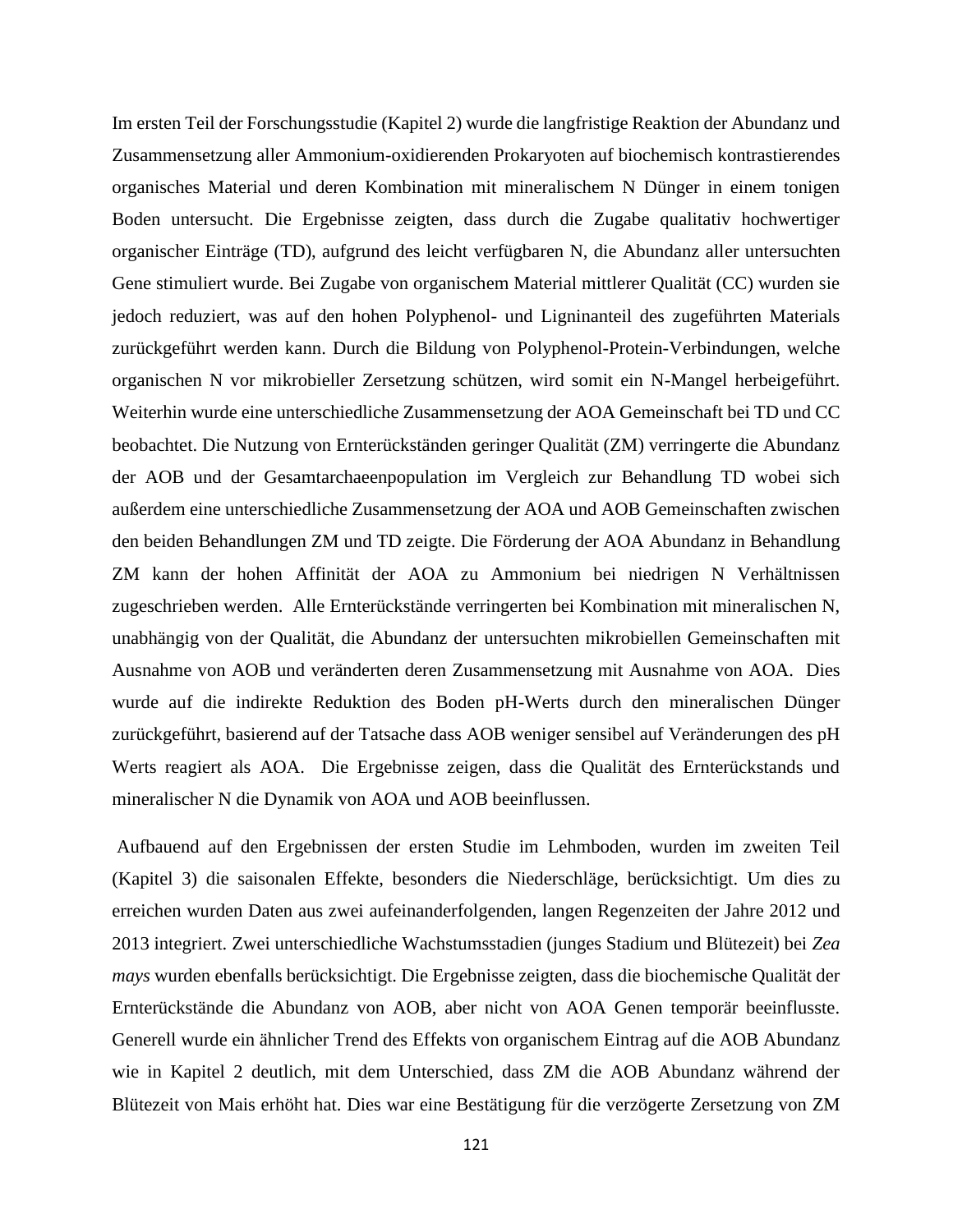während der Saison aufgrund der N Limitierung. Die Verwendung von N-Dünger oder dessen Kombination mit organischen Einträgen ergab ähnliche Ergebnisse wie in Kapitel 2 beschrieben. Dies betonte die geringe Sensitivität der AOB Abundanz zu pH Wert Änderungen im Verleich zu den AOA. Zusätzlich beeinflusste der Niederschlag alle untersuchten Gene mit Ausnahme der AOA, ohne Bezug zur Qualität der Ernterückstände. Im Jahr 2013 konnte, im Vergleich zum Jahr 2012, eine Stimulation der AOB und Gesamtarchaeenpopulation festgestellt werden, während die Gesamtbakterienpopulation zurück ging. Dies wurde mit den geringeren Niederschlägen in 2013 erklärt. Es wurde deshalb angenommen, dass das Optimum der wassergefüllten Poren (WFPS), welches die Ausbreitung der AOB begünstigte, im Jahr 2013 erreicht wurde. Die Gesamtarchaeenpopulation war an geringere Niederschläge angepasst, wobei höhere Niederschläge im Jahr 2012 die Ausbreitung der Gesamtbakterienpopulation begünstigte. Insgesamt zeigten die Ergebnisse, dass die Wechselbeziehung von Ernterückstandsqualität und Saisonalität, die auch die Bodenfeuchte reguliert, zu einer Nischendifferenzierung zwischen AOB und AOA beitrug.

Im dritten Teil dieser Forschungsarbeit (Kapitel 4) wurde zusätzlich zum tonigen Boden, der in den vorangegangen Studien untersucht wurde, ein sandiger Boden miteinbezogen. Die beiden kontrastierenden Böden zeigten spezifische Wechselbeziehungen mit der OBS hinsichtlich ihrer Bodenstruktur, begünstigt durch ihren unterschiedlichen Gehalt an organischem Bodenkohlenstoff (SOC). Es wurde daher die Hypothese aufgestellt, dass diese Unterschiede eine deutliche Auswirkung auf die Dynamik der mikrobiellen Gemeinschaften haben. In lehmigen Böden bilden Tonpartikel organisch-mineralische Verbindungen mit großen Oberflächen, die die Vermehrung von Mikroorganismen und deren Schutz vor Prädatoren begünstigen. Diese Tatsache resultierte in dieser Studie in einer höheren Abundanz der AOA und AOB unabhängig vom Ernterückstandstyp. Andererseits haben sandige Böden eine grobe Struktur und bieten für frisch hinzugefügtes organisches Material einen geringeren Schutz vor mikrobiellem Zugriff. Wechselwirkungen zwischen der sandigen Bodentextur und der Qualität der organischen Rückstände förderten die AOB Abundanz und veränderten die AOA Zusammensetzung. Dementsprechend förderten TD (hoher organischer N-Gehalt) und ZM (hoher organischer C-Gehalt), im Vergleich zu CC mit hohem Polyphenol- und Ligningehalt, die Abundanz von AOB und veränderten die AOA Zusammensetzung. Wechselwirkungen des lehmigen Bodens mit organischen Ernteresten veränderten die AOB Zusammensetzung. Dementsprechend zeigte sich eine Veränderung der